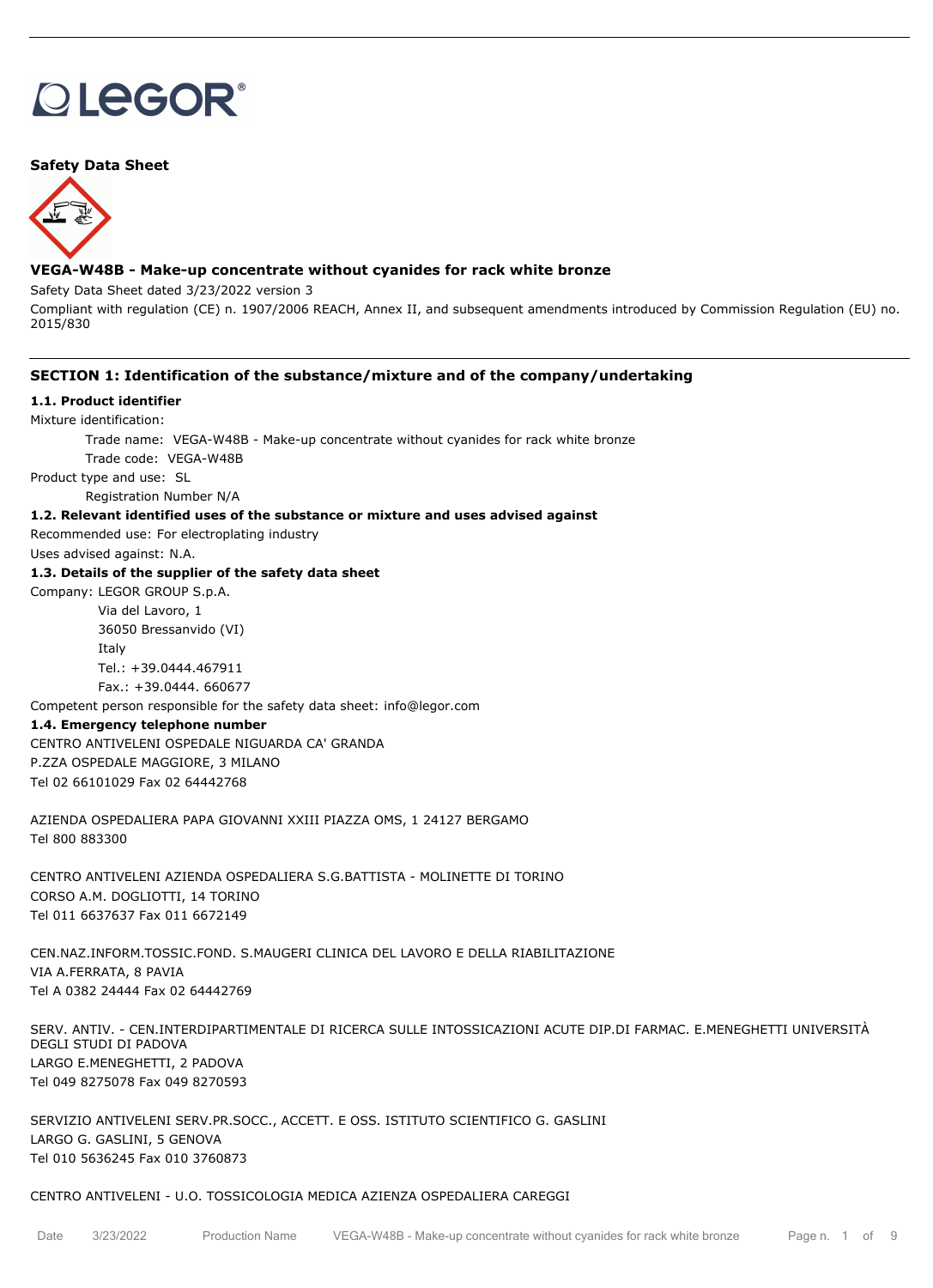VIALE G.B. MORGAGNI, 65 FIRENZE Tel 055 4277238 Fax 055 4277925

CENTRO ANTIVELENI POLICLINICO A.GEMELLI - UNIVERSITA' CATTOLICA DEL SACRO CUORE LARGO F.VITO, 1 ROMA Tel 06 3054343 Fax 06 3051343

CENTRO ANTIVELENI - ISTITUTO DI ANESTESIOLOGIA E RIANIMAZIONE UNIVERSITÀ DEGLI STUDI DI ROMA LA SAPIENZA VIALE DEL POLICLINICO, 155 ROMA Tel 06 49970698 Fax 06 4461967

AZ. OSP. UNIV. FOGGIA V.LE LUIGI PINTO, 1 71122 FOGGIA Tel 0881 732326

CENTRO ANTIVELENI AZIENDA OSPEDALIERA A. CARDARELLI VIA CARDARELLI, 9 NAPOLI Tel 081 7472870 Fax 081 7472880

# **SECTION 2: Hazards identification**



#### **2.1. Classification of the substance or mixture**

#### **Regulation (EC) n. 1272/2008 (CLP)**

Skin Corr. 1A Causes severe skin burns and eye damage.

Eye Dam. 1 Causes serious eye damage.

Adverse physicochemical, human health and environmental effects:

No other hazards

# **2.2. Label elements**

**Regulation (EC) No 1272/2008 (CLP):**

**Hazard pictograms and Signal Word**



#### **Hazard statements**

H314 Causes severe skin burns and eye damage. H318 Causes serious eye damage.

#### **Precautionary statements**

| P280           | Wear protective gloves/protective clothing/eye protection/face protection/hearing protection/                                       |
|----------------|-------------------------------------------------------------------------------------------------------------------------------------|
| P301+P330+P331 | IF SWALLOWED: Rinse mouth. Do NOT induce vomiting.                                                                                  |
| P303+P361+P353 | IF ON SKIN (or hair): Take off immediately all contaminated clothing. Rinse skin with water [or shower].                            |
| P304+P340      | IF INHALED: Remove person to fresh air and keep comfortable for breathing.                                                          |
| P305+P351+P338 | IF IN EYES: Rinse cautiously with water for several minutes. Remove contact lenses, if present and easy<br>to do. Continue rinsing. |
| P310           | Immediately call a POISON CENTER/doctor/                                                                                            |
| P501           | Dispose of contents/container to                                                                                                    |

#### **Contains**

Potassium hexahydroxostannate

potassium hydroxide; caustic potash

#### **Special provisions according to Annex XVII of REACH and subsequent amendments:**

None.

#### **2.3. Other hazards**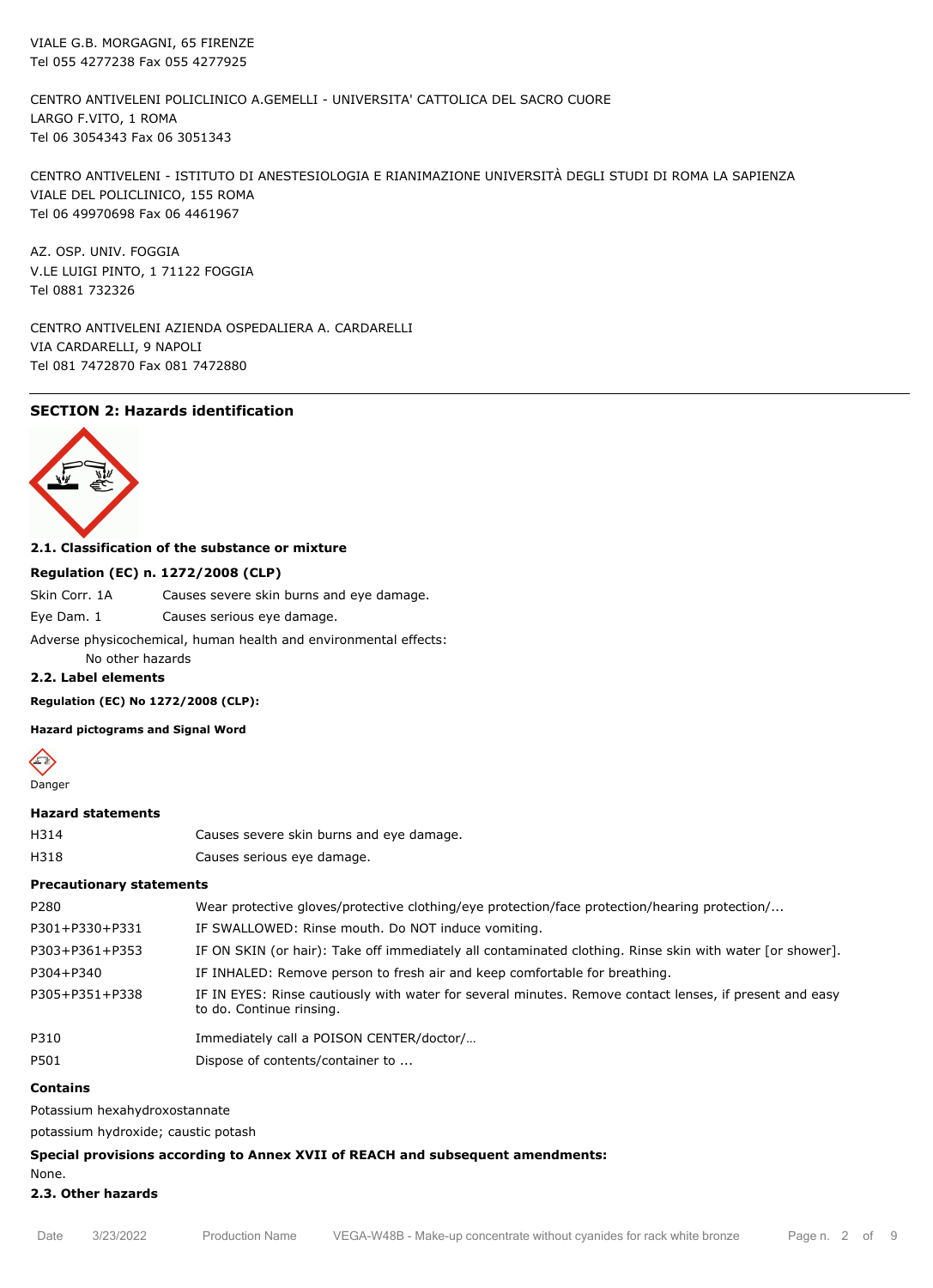Other Hazards: No other hazards

# **SECTION 3: Composition/information on ingredients**

# **3.1. Substances**

N.A.

#### **3.2. Mixtures**

Mixture identification: VEGA-W48B - Make-up concentrate without cyanides for rack white bronze

# **Hazardous components within the meaning of the CLP regulation and related classification:**

| Oty          | <b>Name</b>                            | Ident. Numb.                               | Classification                                                                                     | <b>Registration Number</b> |
|--------------|----------------------------------------|--------------------------------------------|----------------------------------------------------------------------------------------------------|----------------------------|
| $10 - 15 \%$ | Potassium hexahydroxostannate          |                                            | CAS: 12027-61-1 Met. Corr. 1, H290; Aquatic<br>EC:234-721-9 Chronic 3, H412; Skin Corr. 1,<br>H314 |                            |
| $< 5\%$      | potassium hydroxide; caustic<br>potash | EC:215-181-3<br>Index:019-002-<br>$00 - 8$ | CAS:1310-58-3 Acute Tox. 4, H302; Skin Corr. 1A, 01-2119487136-33<br>H314                          |                            |

#### **SECTION 4: First aid measures**

## **4.1. Description of first aid measures**

In case of skin contact:

Immediately take off all contaminated clothing.

OBTAIN IMMEDIATE MEDICAL ATTENTION.

Remove contaminated clothing immediatley and dispose off safely.

After contact with skin, wash immediately with soap and plenty of water.

#### In case of eyes contact:

After contact with the eyes, rinse with water with the eyelids open for a sufficient length of time, then consult an opthalmologist immediately.

Protect uninjured eye.

# In case of Ingestion:

Do not induce vomiting, get medical attention showing the SDS and label hazardous.

In case of Inhalation:

Remove casualty to fresh air and keep warm and at rest.

# **4.2. Most important symptoms and effects, both acute and delayed**

Eye irritation

Eye damages

Skin Irritation

Erythema

## **4.3. Indication of any immediate medical attention and special treatment needed**

In case of accident or unwellness, seek medical advice immediately (show directions for use or safety data sheet if possible).

# **SECTION 5: Firefighting measures**

#### **5.1. Extinguishing media**

Suitable extinguishing media:

Water.

Carbon dioxide (CO2).

Extinguishing media which must not be used for safety reasons:

None in particular.

# **5.2. Special hazards arising from the substance or mixture**

Do not inhale explosion and combustion gases.

Burning produces heavy smoke.

# **5.3. Advice for firefighters**

Use suitable breathing apparatus .

Collect contaminated fire extinguishing water separately. This must not be discharged into drains.

Move undamaged containers from immediate hazard area if it can be done safely.

# **SECTION 6: Accidental release measures**

# **6.1. Personal precautions, protective equipment and emergency procedures**

Wear personal protection equipment.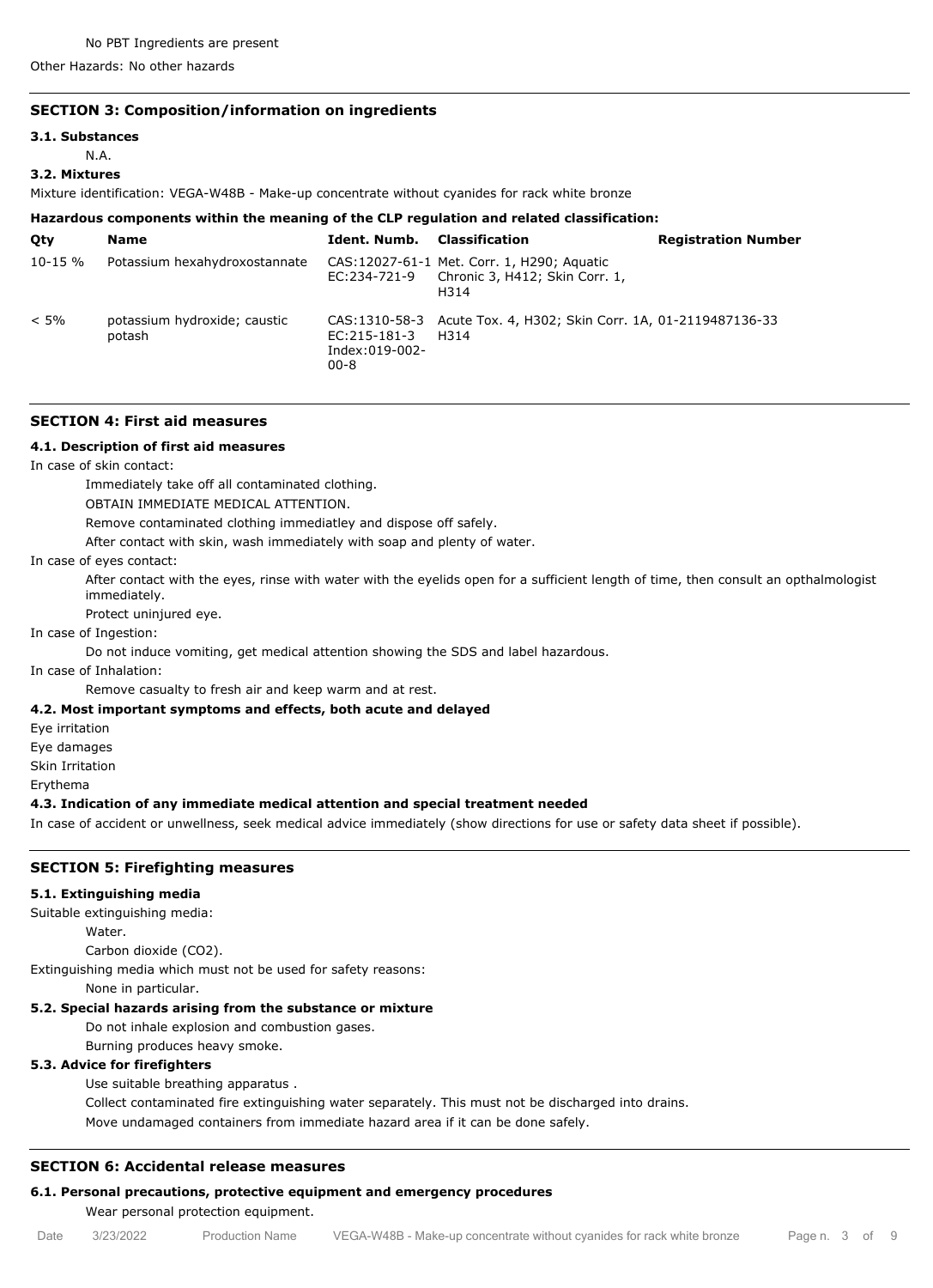Remove persons to safety.

See protective measures under point 7 and 8.

#### **For emergency responders:**

Wear personal protection equipment.

# **6.2. Environmental precautions**

Do not allow to enter into soil/subsoil. Do not allow to enter into surface water or drains.

Retain contaminated washing water and dispose it.

In case of gas escape or of entry into waterways, soil or drains, inform the responsible authorities.

Suitable material for taking up: absorbing material, organic, sand

#### **6.3. Methods and material for containment and cleaning up**

Suitable material for taking up: absorbing material, organic, sand

#### Wash with plenty of water.

#### **6.4. Reference to other sections**

See also section 8 and 13

#### **SECTION 7: Handling and storage**

#### **7.1. Precautions for safe handling**

Avoid contact with skin and eyes, inhalation of vapours and mists.

Don't use empty container before they have been cleaned.

Before making transfer operations, assure that there aren't any incompatible material residuals in the containers.

Contamined clothing should be changed before entering eating areas.

Do not eat or drink while working.

See also section 8 for recommended protective equipment.

#### **7.2. Conditions for safe storage, including any incompatibilities**

Incompatible materials:

None in particular.

Instructions as regards storage premises:

Adequately ventilated premises.

# **7.3. Specific end use(s)**

Recommendation(s)

None in particular

Industrial sector specific solutions:

None in particular

# **SECTION 8: Exposure controls/personal protection**

#### **8.1. Control parameters**

#### **Community Occupational Exposure Limits (OEL)**

|                                                                | <b>OEL</b><br>Type | Country       | <b>Occupational Exposure Limit</b>                      |
|----------------------------------------------------------------|--------------------|---------------|---------------------------------------------------------|
| potassium hydroxide; caustic ACGIH<br>potash<br>CAS: 1310-58-3 |                    |               | Ceiling - Short Term: 2 mg/m3<br>URT, eye, and skin irr |
|                                                                | AL                 | NATION FRANCE | Short Term: 2 mg/m3                                     |
|                                                                | AL                 | NATION GREECE | Long Term: 2 mg/m3; Short Term: 2 mg/m3                 |
|                                                                | AL                 | NATION POLAND | Long Term: 0.5 mg/m3; Short Term: 1 mg/m3               |

#### **8.2. Exposure controls**

Eye protection:

Use close fitting safety goggles, don't use eye lens.

Protection for skin:

Use clothing that provides comprehensive protection to the skin, e.g. cotton, rubber, PVC or viton. Protection for hands:

Use protective gloves that provides comprehensive protection, e.g. P.V.C., neoprene or rubber.

Respiratory protection:

N.A.

Thermal Hazards: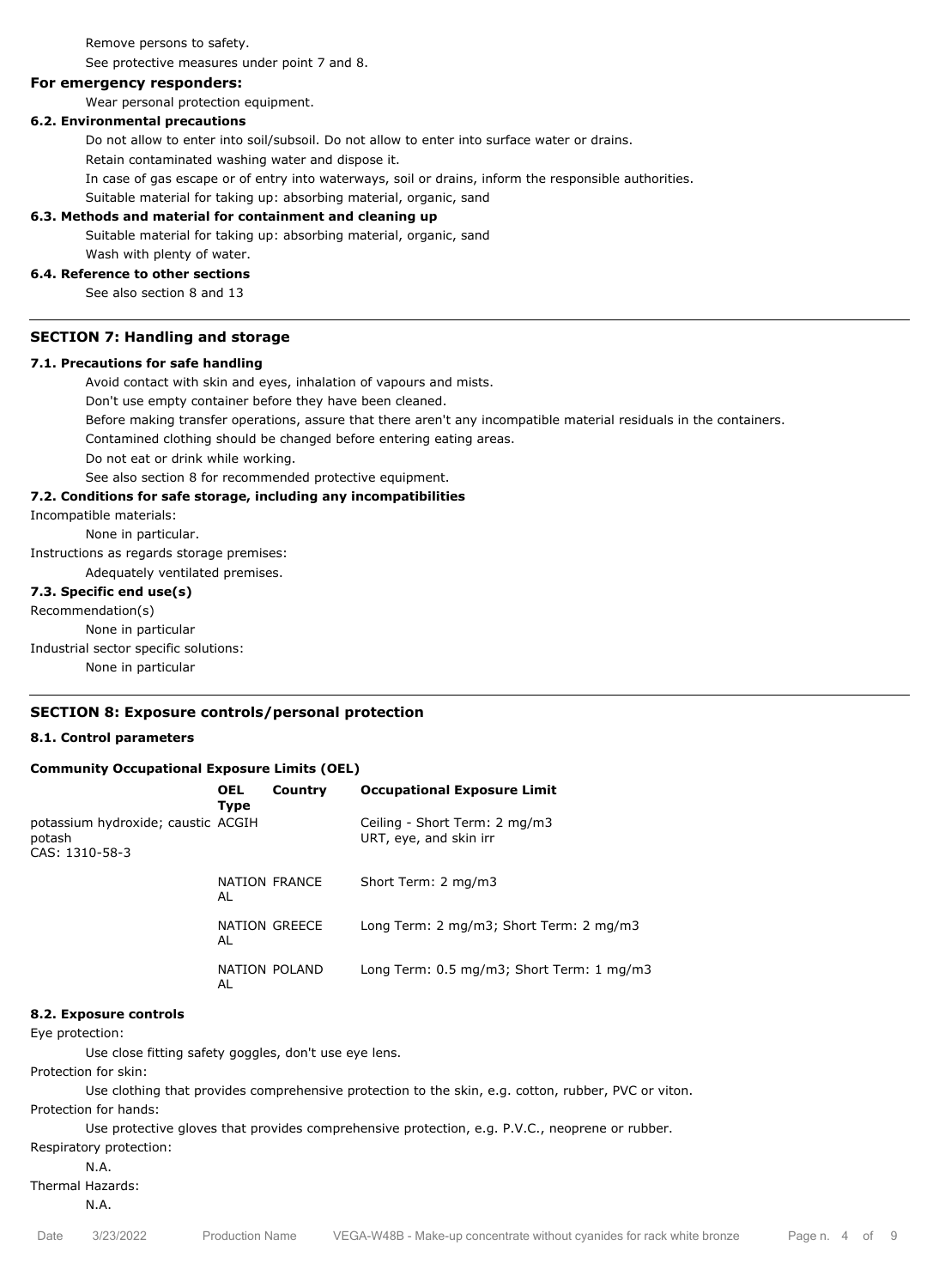# **SECTION 9: Physical and chemical properties**

# **9.1. Information on basic physical and chemical properties**

**Physical State:** Liquid **Appearance and colour:** Colorless to pale yellow liquid **Odour:** Odourless **Odour threshold:** N.A. **pH:** 13,80 **Melting point / freezing point:** N.A. **Initial boiling point and boiling range:** N.A. **Flash point:** > 93°C **Evaporation rate:** N.A. **Upper/lower flammability or explosive limits:** N.A. **Vapour density:** N.A. **Vapour pressure:** N.A. **Relative density:** 1,24 g/cm3 **Solubility in water:** Soluble **Solubility in oil:** N.A. **Partition coefficient (n-octanol/water):** N.A. **Auto-ignition temperature:** N.A. **Decomposition temperature:** N.A. **Viscosity:** N.A. **Explosive properties:** not explosive product **Oxidizing properties:** N.A. **Solid/gas flammability:** N.A.

# **9.2. Other information**

**VOC** N.A. **Substance Groups relevant properties** N.A. **Miscibility:** N.A. **Conductivity:** N.A.

# **SECTION 10: Stability and reactivity**

#### **10.1. Reactivity**

Stable under normal conditions

# **10.2. Chemical stability**

Data not available.

# **10.3. Possibility of hazardous reactions**

None.

# **10.4. Conditions to avoid**

Stable under normal conditions.

**10.5. Incompatible materials**

None in particular.

**10.6. Hazardous decomposition products** None.

#### **SECTION 11: Toxicological information**

#### **11.1. Information on toxicological effects**

#### **Toxicological Information of the Preparation**

|      | a) acute toxicity<br>b) skin corrosion/irritation<br>c) serious eye damage/irritation<br>d) respiratory or skin sensitisation Not classified |                 | Not classified                                                         |                |  |  |
|------|----------------------------------------------------------------------------------------------------------------------------------------------|-----------------|------------------------------------------------------------------------|----------------|--|--|
|      |                                                                                                                                              |                 | Based on available data, the classification criteria are not met       |                |  |  |
|      |                                                                                                                                              |                 | LD50 Oral = $19809.8$ mg/kg                                            |                |  |  |
|      |                                                                                                                                              |                 | The product is classified: Skin Corr. 1A(H314)                         |                |  |  |
|      |                                                                                                                                              |                 | The product is classified: Eye Dam. 1(H318)                            |                |  |  |
|      |                                                                                                                                              |                 |                                                                        |                |  |  |
|      |                                                                                                                                              |                 | Based on available data, the classification criteria are not met       |                |  |  |
| Date | 3/23/2022                                                                                                                                    | Production Name | VEGA-W48B - Make-up concentrate without cyanides for rack white bronze | Page n. 5 of 9 |  |  |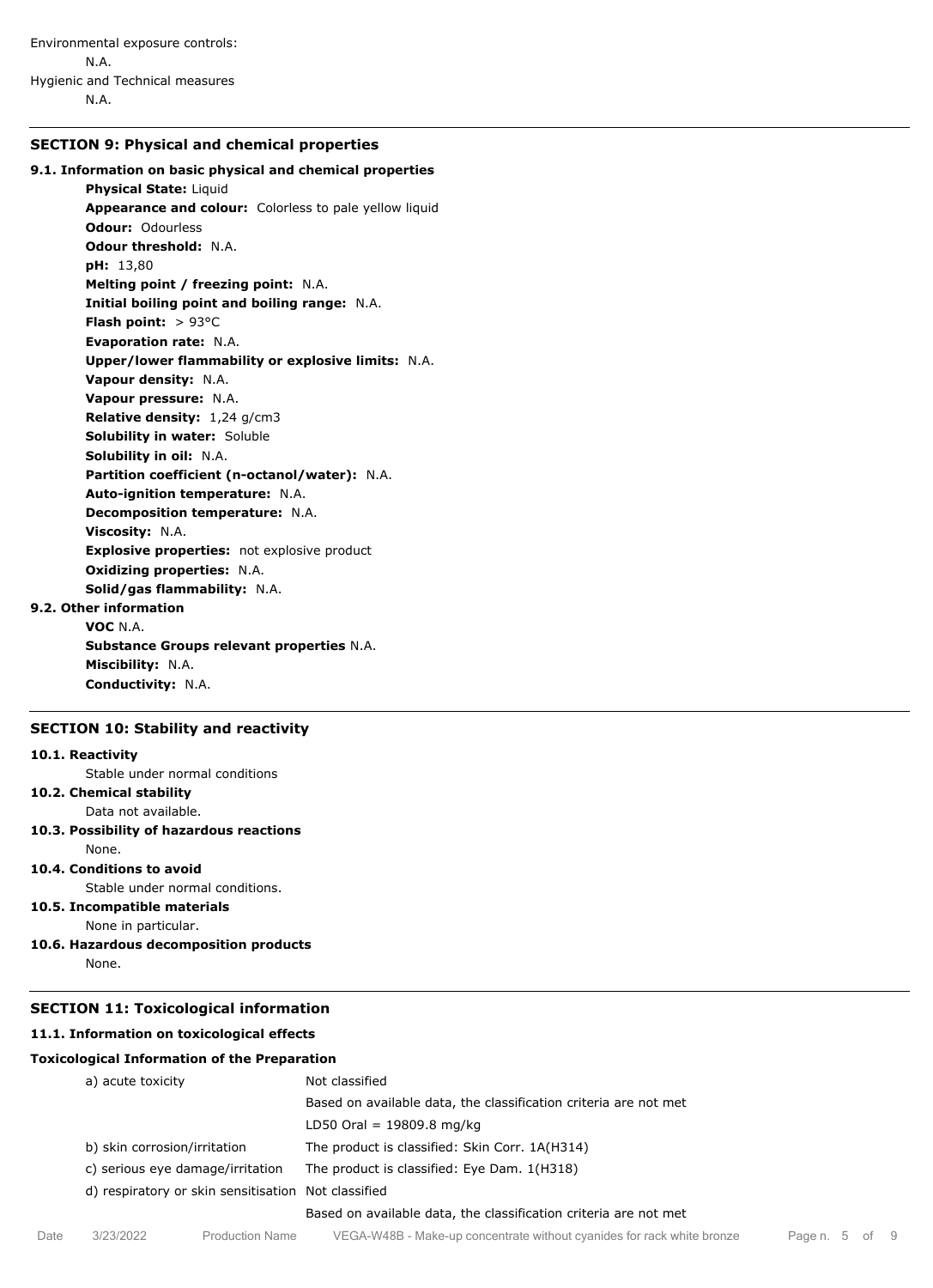| e) germ cell mutagenicity | Not classified                                                   |
|---------------------------|------------------------------------------------------------------|
|                           | Based on available data, the classification criteria are not met |
| f) carcinogenicity        | Not classified                                                   |
|                           | Based on available data, the classification criteria are not met |
| g) reproductive toxicity  | Not classified                                                   |
|                           | Based on available data, the classification criteria are not met |
| h) STOT-single exposure   | Not classified                                                   |
|                           | Based on available data, the classification criteria are not met |
| i) STOT-repeated exposure | Not classified                                                   |
|                           | Based on available data, the classification criteria are not met |
| i) aspiration hazard      | Not classified                                                   |
|                           | Based on available data, the classification criteria are not met |
|                           |                                                                  |

#### **Toxicological information on main components of the mixture:**

| potassium hydroxide; | a) acute toxicity | LD50 Oral Rat = 333 mg/kg |
|----------------------|-------------------|---------------------------|
| caustic potash       |                   |                           |

#### **SECTION 12: Ecological information**

#### **12.1. Toxicity**

Adopt good working practices, so that the product is not released into the environment. Eco-Toxicological Information:

# **List of Eco-Toxicological properties of the product**

Not classified for environmental hazards.

No data available for the product

# **List of Eco-Toxicological properties of the components**

| <b>Component</b> | Ident. Numb. Ecotox Data    |                                                                                                 |
|------------------|-----------------------------|-------------------------------------------------------------------------------------------------|
|                  | $1 - EINECS$ :<br>234-721-9 | Potassium hexahydroxostannate CAS: 12027-61- a) Aguatic acute toxicity: LC50 Fish > 100 mg/l 96 |

# **12.2. Persistence and degradability**

N.A.

# **12.3. Bioaccumulative potential**

#### N.A.

**12.4. Mobility in soil**

N.A.

# **12.5. Results of PBT and vPvB assessment**

No PBT Ingredients are present

# **12.6. Other adverse effects**

N.A.

# **SECTION 13: Disposal considerations**

# **13.1. Waste treatment methods**

Recover, if possible. Send to authorised disposal plants or for incineration under controlled conditions. In so doing, comply with the local and national regulations currently in force.

# **SECTION 14: Transport information**

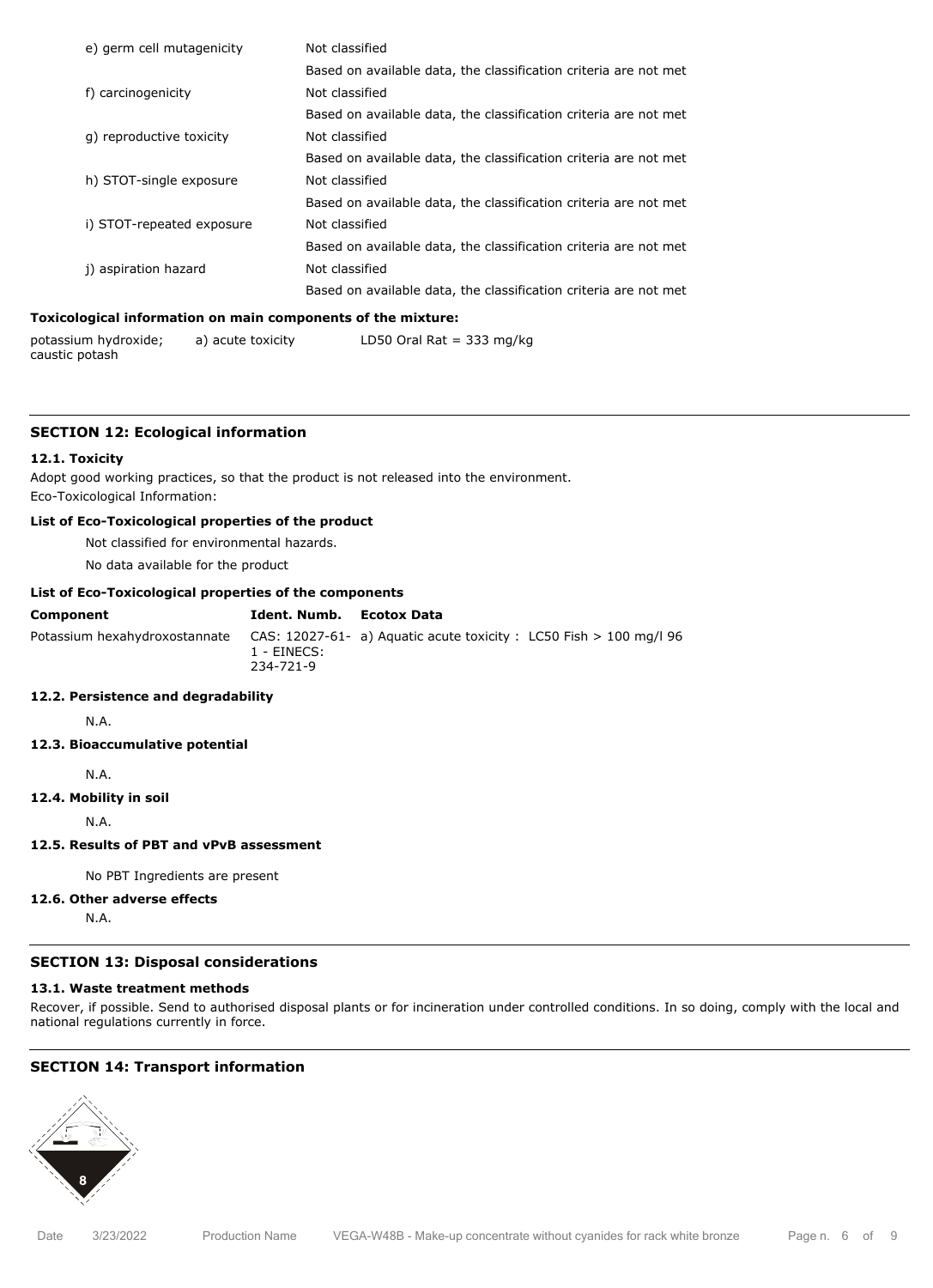# **14.1. UN number**

1814

#### **14.2. UN proper shipping name**

ADR-Shipping Name: POTASSIUM HYDROXIDE SOLUTION IATA-Technical name: POTASSIUM HYDROXIDE SOLUTION IMDG-Technical name: POTASSIUM HYDROXIDE SOLUTION

# **14.3. Transport hazard class(es)**

ADR-Class: 8 IATA-Class: 8

#### IMDG-Class: 8

#### **14.4. Packing group**

ADR-Packing Group: II IATA-Packing group: II IMDG-Packing group: II

# **14.5. Environmental hazards**

No

# Environmental Pollutant: No

**14.6. Special precautions for user**

Road and Rail (ADR-RID):

ADR-Label: 8

ADR - Hazard identification number: 80

ADR-Special Provisions: -

ADR-Transport category (Tunnel restriction code): 2 (E)

Air (IATA):

IATA-Passenger Aircraft: 851 IATA-Cargo Aircraft: 855 IATA-Label: 8 IATA-Subsidiary hazards: -

IATA-Erg: 8L

IATA-Special Provisions: A3 A803

# Sea (IMDG):

IMDG-Stowage Code: Category A IMDG-Stowage Note: SG35 SGG18 IMDG-Subsidiary hazards: - IMDG-Special Provisions: - IMDG-Page: N/A IMDG-Label: N/A IMDG-EMS: F-A, S-B IMDG-MFAG: N/A

# **14.7. Transport in bulk according to Annex II of MARPOL and the IBC Code**

N.A.

# **SECTION 15: Regulatory information**

## **15.1. Safety, health and environmental regulations/legislation specific for the substance or mixture**

Dir. 98/24/EC (Risks related to chemical agents at work) Dir. 2000/39/EC (Occupational exposure limit values) Regulation (EC) n. 1907/2006 (REACH) Regulation (EC) n. 1272/2008 (CLP) Regulation (EC) n. 790/2009 (ATP 1 CLP) and (EU) n. 758/2013 Regulation (EU) n. 286/2011 (ATP 2 CLP) Regulation (EU) n. 618/2012 (ATP 3 CLP) Regulation (EU) n. 487/2013 (ATP 4 CLP) Regulation (EU) n. 944/2013 (ATP 5 CLP) Regulation (EU) n. 605/2014 (ATP 6 CLP) Regulation (EU) n. 2015/1221 (ATP 7 CLP) Regulation (EU) n. 2016/918 (ATP 8 CLP) Regulation (EU) n. 2016/1179 (ATP 9 CLP) Regulation (EU) n. 2017/776 (ATP 10 CLP) Regulation (EU) n. 2018/669 (ATP 11 CLP) Regulation (EU) n. 2018/1480 (ATP 13 CLP) Regulation (EU) n. 2019/521 (ATP 12 CLP)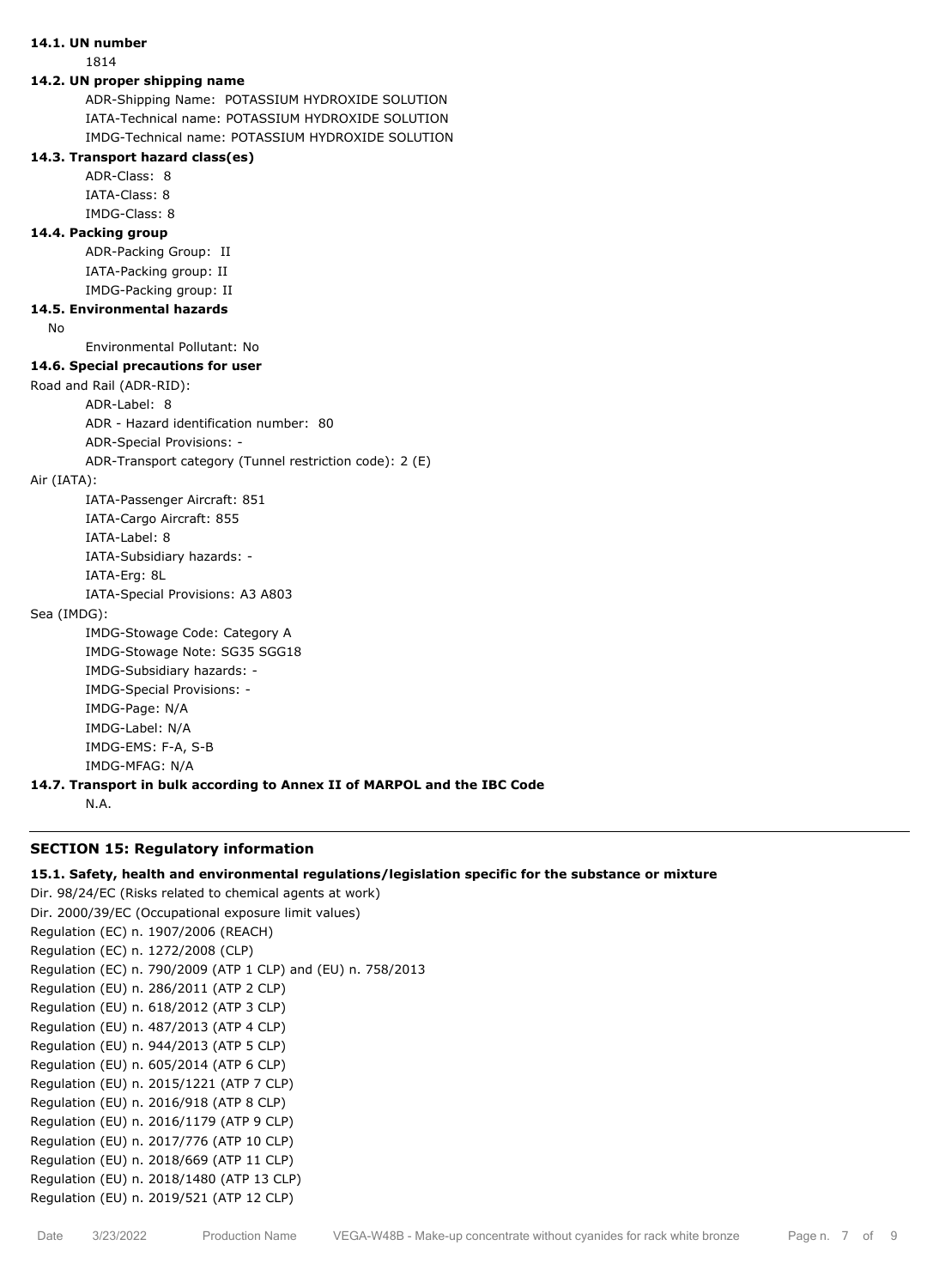Regulation (EU) n. 2020/217 (ATP 14 CLP)

Regulation (EU) n. 2020/1182 (ATP 15 CLP)

Regulation (EU) n. 2021/643 (ATP 16 CLP)

Regulation (EU) 2015/830

Restrictions related to the product or the substances contained according to Annex XVII Regulation (EC) 1907/2006 (REACH) and subsequent modifications:

Restrictions related to the product: 3

Restrictions related to the substances contained: 75

Provisions related to directive EU 2012/18 (Seveso III):

N.A.

# **Regulation (EU) No 649/2012 (PIC regulation)**

No substances listed

German Water Hazard Class.

Class 3: extremely hazardous.

SVHC Substances:

No data available

# **15.2. Chemical safety assessment**

No Chemical Safety Assessment has been carried out for the mixture.

# **SECTION 16: Other information**

| Code             | <b>Description</b>                                 |                                                      |  |
|------------------|----------------------------------------------------|------------------------------------------------------|--|
| H <sub>290</sub> | May be corrosive to metals.                        |                                                      |  |
| H302             | Harmful if swallowed.                              |                                                      |  |
| H314             | Causes severe skin burns and eye damage.           |                                                      |  |
| H318             | Causes serious eye damage.                         |                                                      |  |
| H412             | Harmful to aquatic life with long lasting effects. |                                                      |  |
| Code             | Hazard class and hazard category                   | <b>Description</b>                                   |  |
| 2.16/1           | Met. Corr. 1                                       | Substance or mixture corrosive to metals, Category 1 |  |
| 3.1/4/Oral       | Acute Tox, 4                                       | Acute toxicity (oral), Category 4                    |  |
| 3.2/1            | Skin Corr. 1                                       | Skin corrosion, Category 1                           |  |
| 3.2/1A           | Skin Corr, 1A                                      | Skin corrosion, Category 1A                          |  |
| 3.3/1            | Eye Dam. 1                                         | Serious eye damage, Category 1                       |  |
| 4.1/C3           | Aquatic Chronic 3                                  | Chronic (long term) aquatic hazard, category 3       |  |

**Classification and procedure used to derive the classification for mixtures according to Regulation (EC) 1272/2008 [CLP]:**

| <b>Classification according to Regulation</b><br>(EC) Nr. 1272/2008 | <b>Classification procedure</b> |
|---------------------------------------------------------------------|---------------------------------|
| 3.2/1A                                                              | On basis of test data (pH)      |
| 3.3/1                                                               | On basis of test data (pH)      |

This document was prepared by a competent person who has received appropriate training.

Main bibliographic sources:

ECDIN - Environmental Chemicals Data and Information Network - Joint Research Centre, Commission of the European Communities

SAX's DANGEROUS PROPERTIES OF INDUSTRIAL MATERIALS - Eight Edition - Van Nostrand Reinold

The information contained herein is based on our state of knowledge at the above-specified date. It refers solely to the product indicated and constitutes no guarantee of particular quality.

It is the duty of the user to ensure that this information is appropriate and complete with respect to the specific use intended.

This MSDS cancels and replaces any preceding release.

Legend to abbreviations and acronyms used in the safety data sheet:

ACGIH: American Conference of Governmental Industrial Hygienists

ADR: European Agreement concerning the International Carriage of Dangerous Goods by Road.

AND: European Agreement concerning the International Carriage of Dangerous Goods by Inland Waterways

ATE: Acute Toxicity Estimate

ATEmix: Acute toxicity Estimate (Mixtures)

BCF: Biological Concentration Factor

BEI: Biological Exposure Index

BOD: Biochemical Oxygen Demand